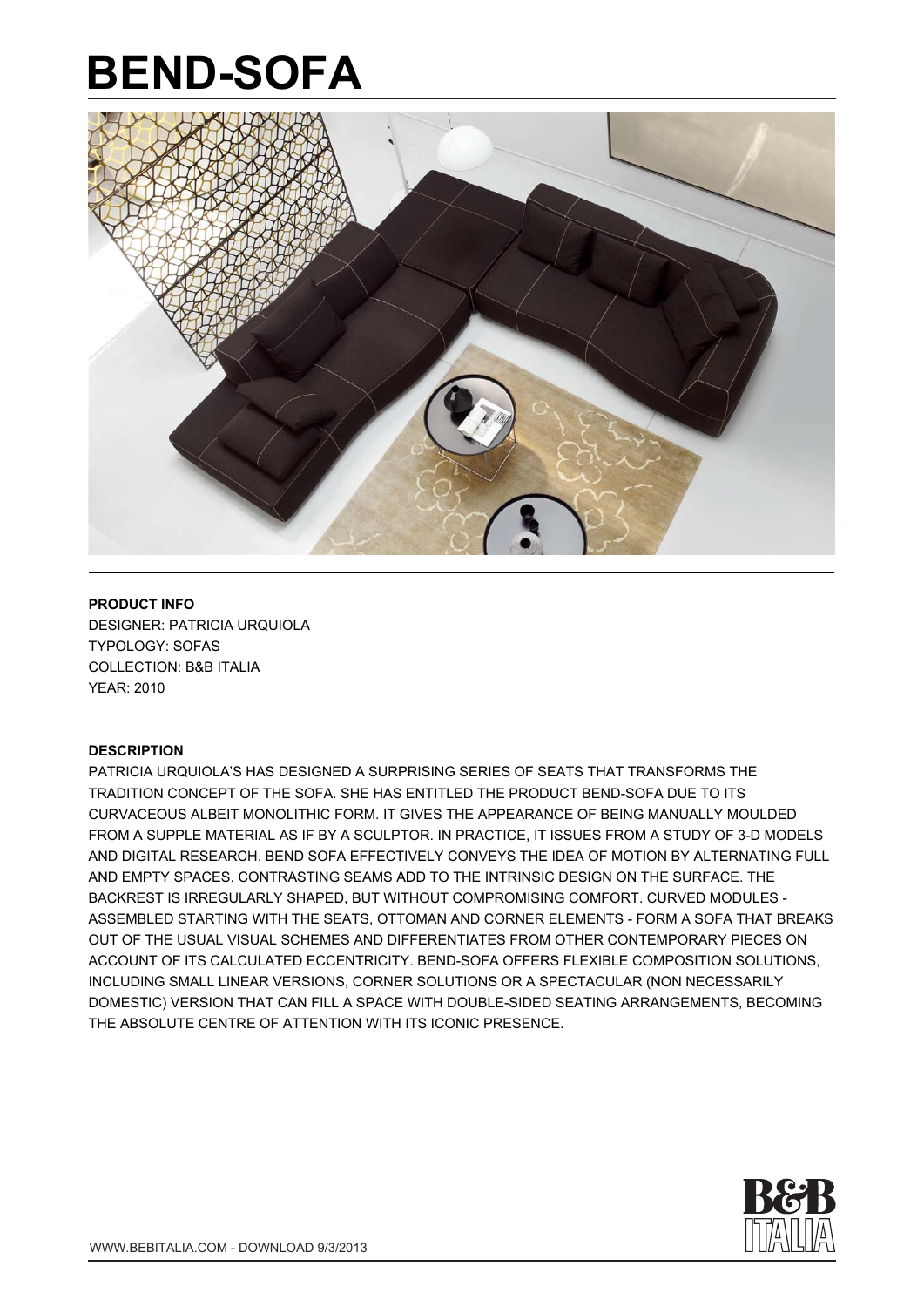#### **TECHNICAL INFORMATION**

- **INTERNAL FRAME:**  TUBULAR STEEL AND STEEL PROFILES
- **INTERNAL FRAME UPHOLSTERY:**  BAYFIT® (BAYER®) FLEXIBLE COLD SHAPED POLYURETHANE FOAM, POLYESTER FIBRE COVER **SUPPORT (BSB-BS):**
- VISCO-ELASTIC POLYURETHANE, COVER IN POLYESTER FIBRE AND COTTON
- **ADDITIONAL CUSHION (B40C-B55C):**  SHAPED POLYURETHANE, STERILIZED DOWN, COTTON COVER
- **ADDITIONAL CUSHION (B55):**  STERILIZED DOWN, COTTON COVER
- **FEET:**  THERMOPLASTIC MATERIAL
- **COVER:**  FABRIC OR LEATHER

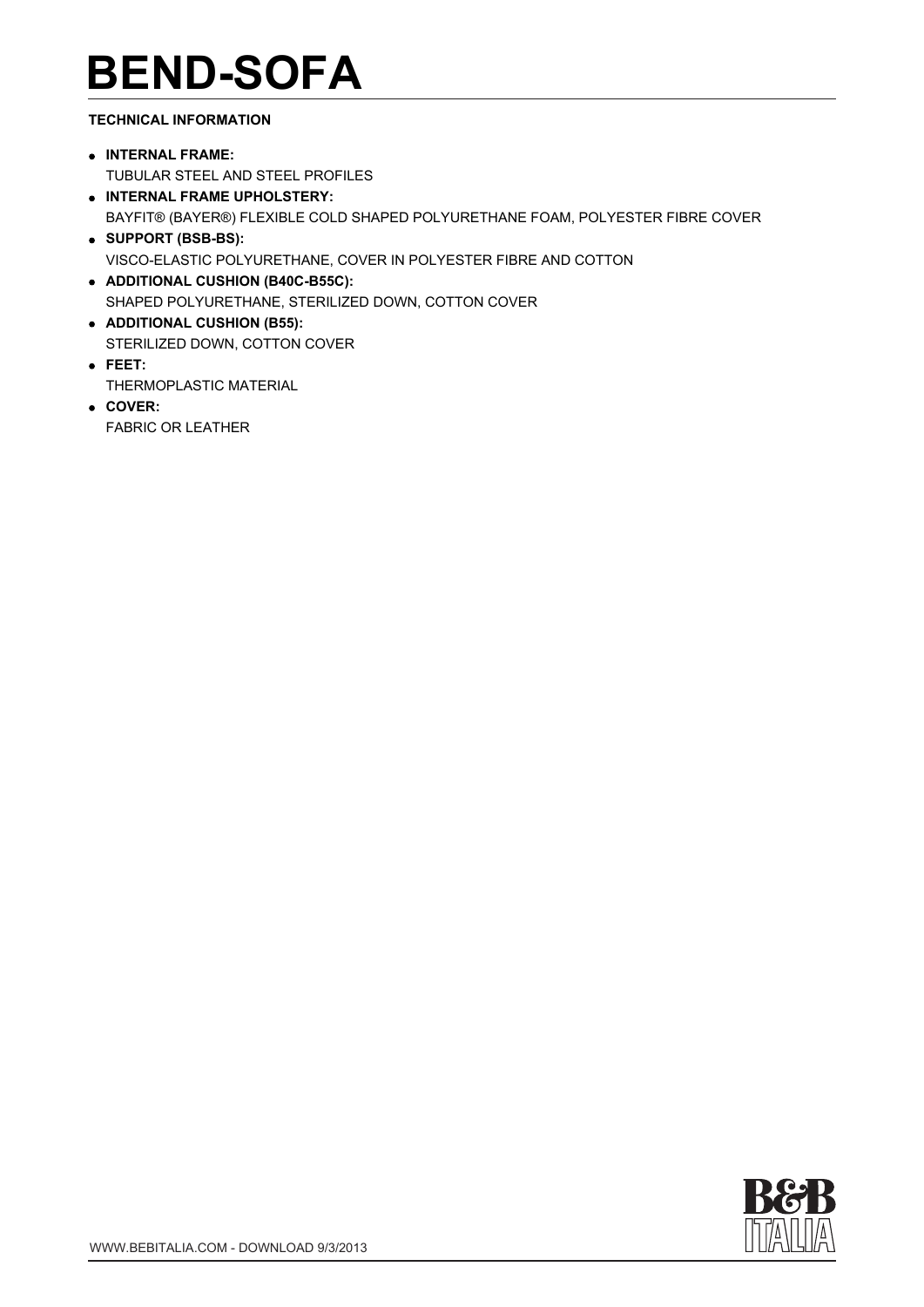#### **TECHNICAL DRAWINGS**

B111A B116A





B164C B177LD





B177LS B214C



70 cm<br>27  $\frac{1}{2}$ ្ត្រូ<br>ខ្ល<sup>ើ</sup>ង **B214C** 124 cm<br>48  $\frac{7}{8}$ 214 cm<br>84  $\frac{1}{4}$  $A = \frac{1}{2}$ 116 cm<br>45  $\frac{9}{3}$ <sup>18</sup>  $\overline{\bullet}$  - - -

B214CD B214CD B214CS B2010 B2010 B2010 B2010 B214CS





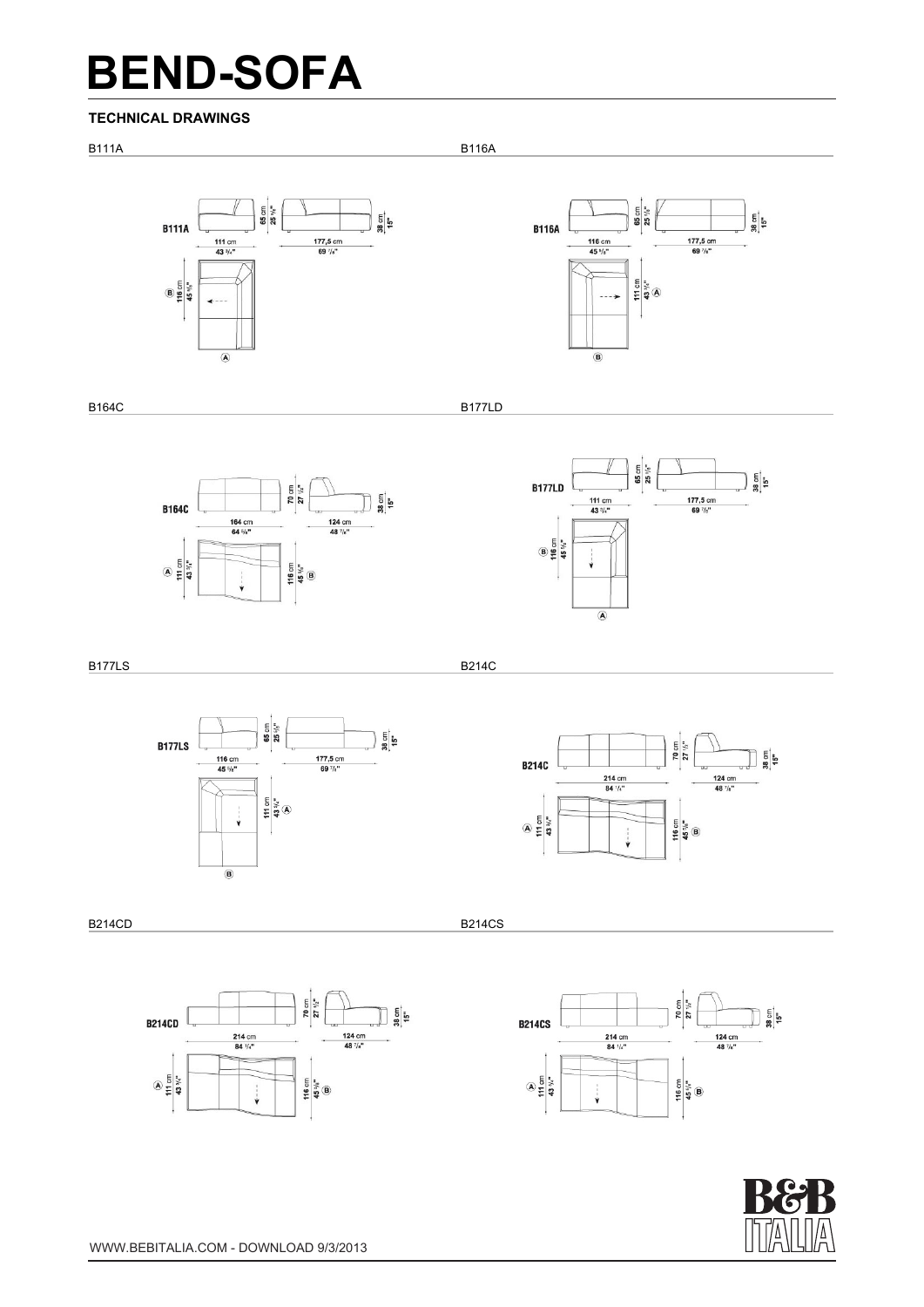#### **TECHNICAL DRAWINGS**







116 cm<br>45 %

 $\overline{\bullet}$ 

 $\overline{ }$ 

 $\circledR$ 

111 cm<br>43  $\frac{3}{4}$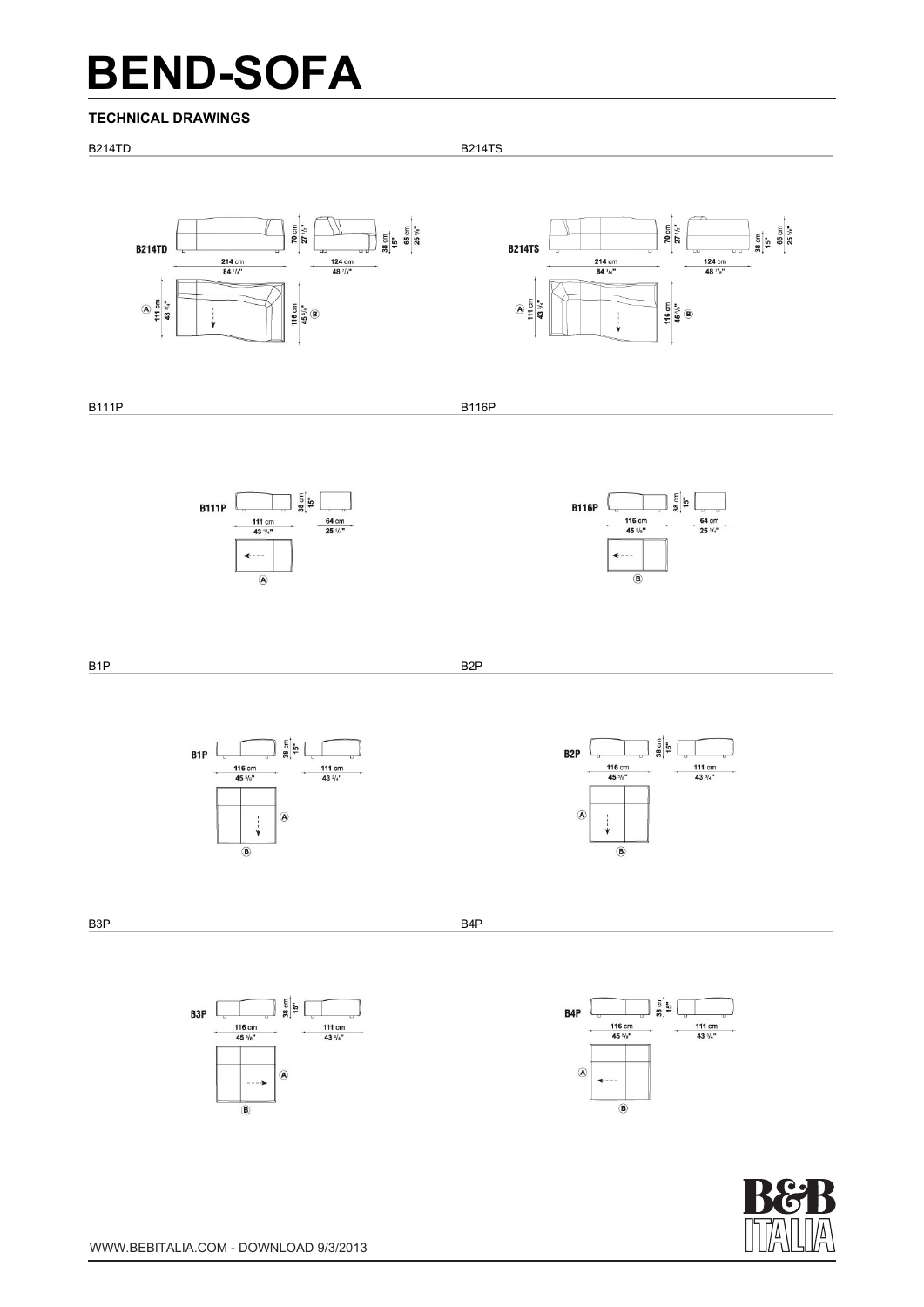#### **COMPOSITIONS**







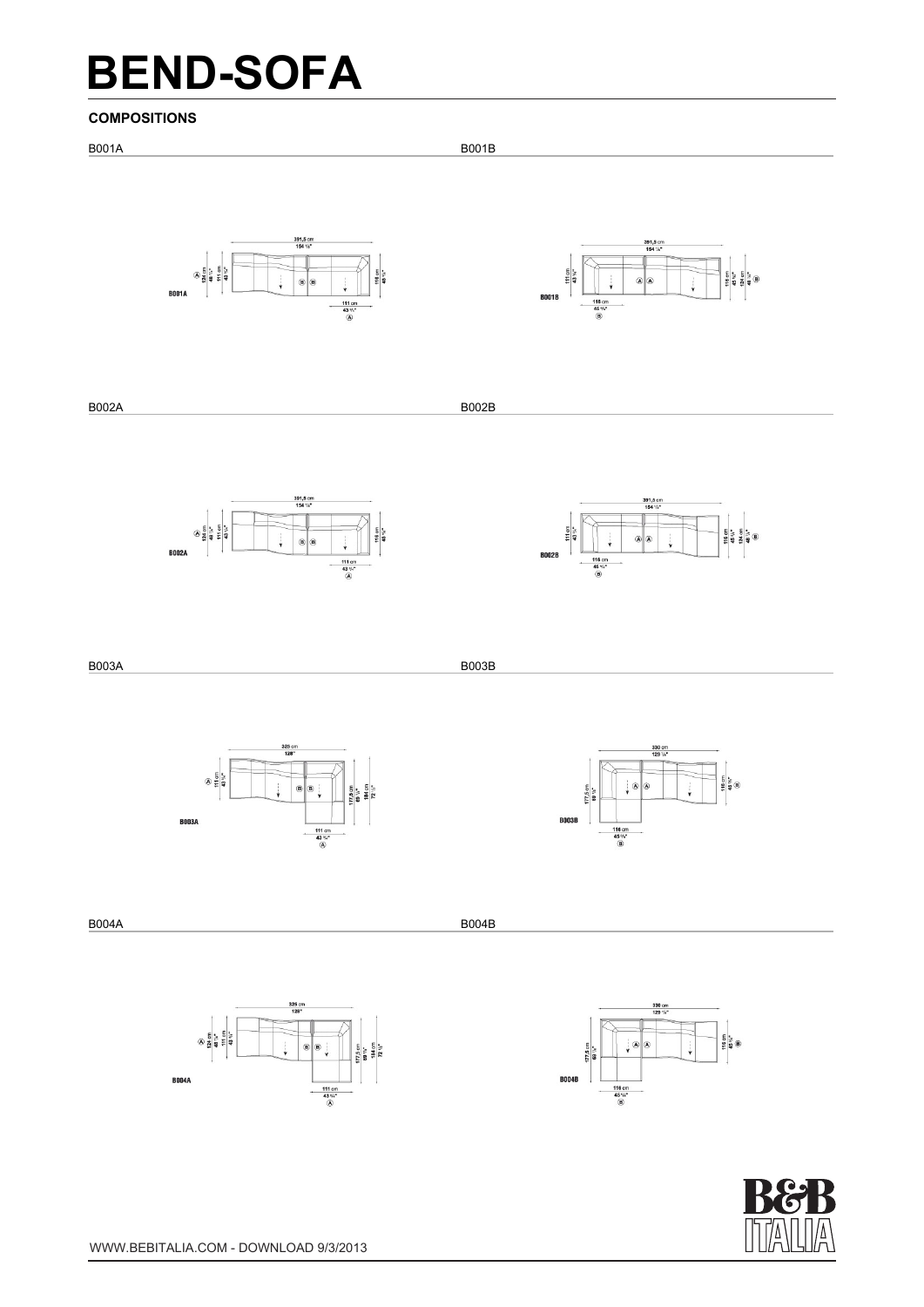#### **COMPOSITIONS**



**B007A** 



B008A B008B

**BOO7B** 

 $\begin{array}{c}\n\hline\n111 \text{ cm} \\
43 \frac{3}{4}n\text{ m} \\
124 \text{ cm} \\
48 \frac{1}{4}n\text{ m}\n\end{array}$ 



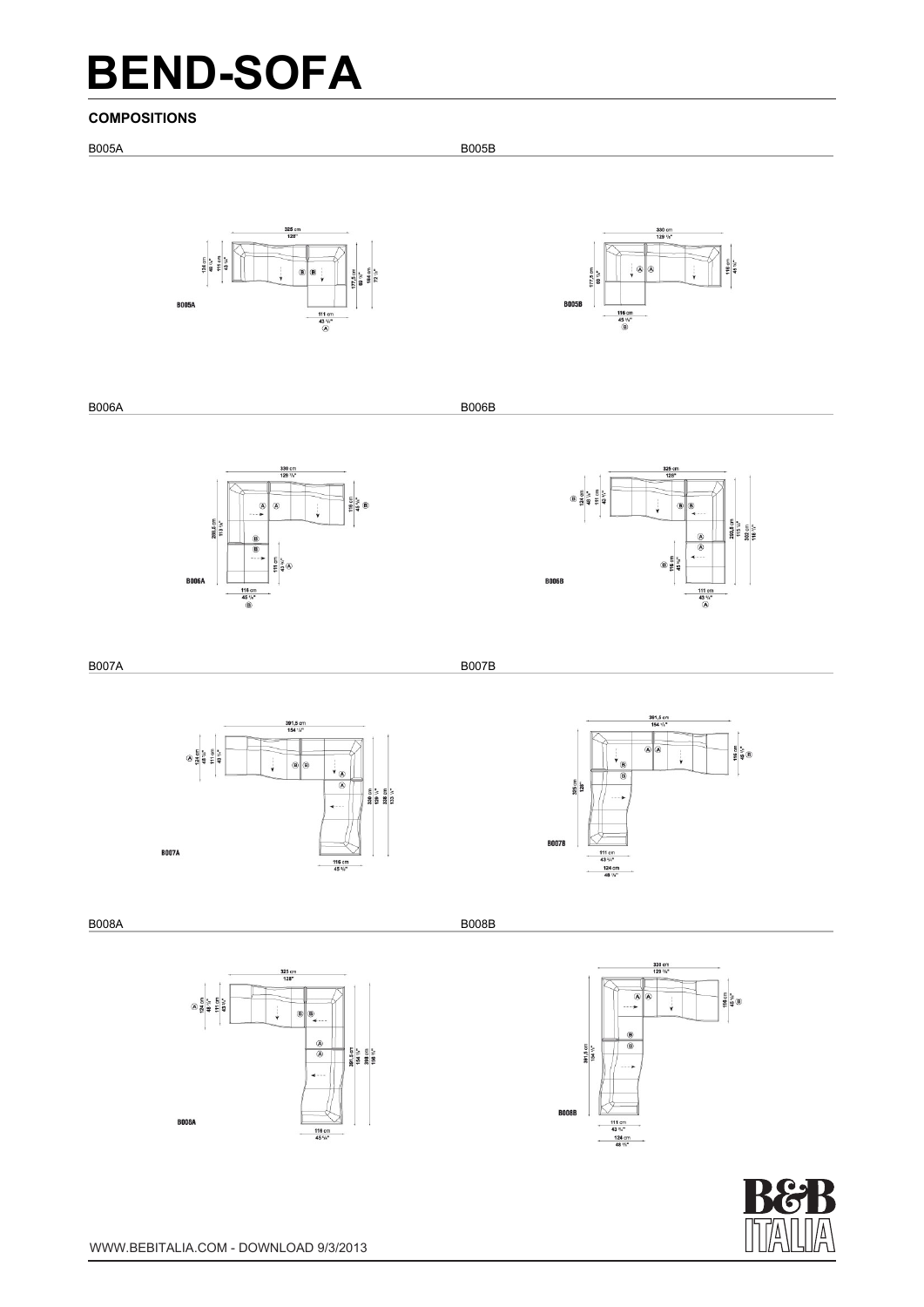#### **COMPOSITIONS**







B011A B011B





116 cm<br>45 %\*

B012A B012B





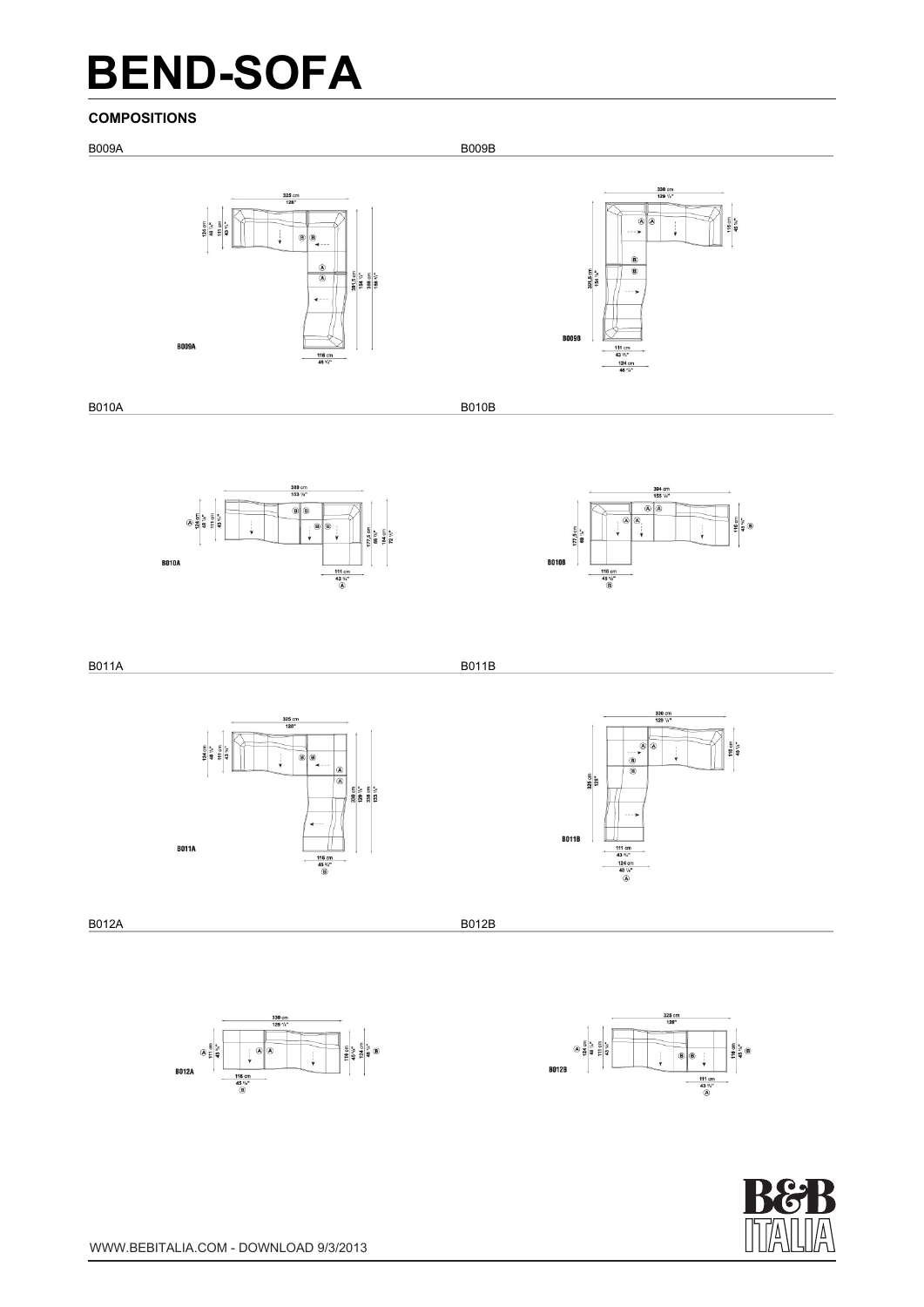#### **COMPOSITIONS**



B014A B014B





B015A B015B